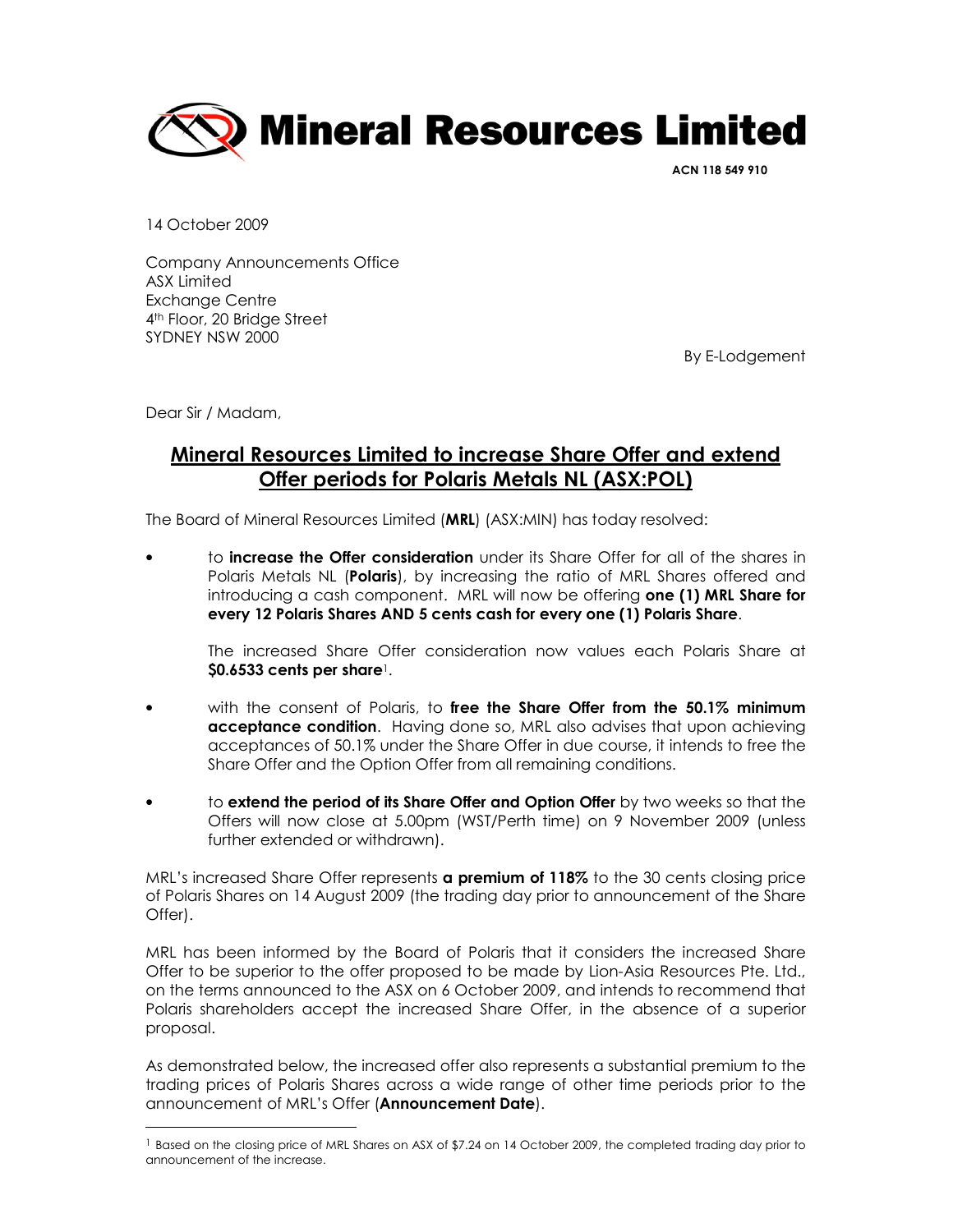The underlying value of the revised Share Offer provides Polaris Shareholders with substantial premiums on the Polaris Share Price:

- (a)  $\alpha$  146% premium over the 1 month volume weighted average closing price for Polaris Shares (using the closing Polaris Share price on 14th August 2009, the last day Polaris Shares were traded before the Announcement Date); and
- (b) a 165% premium over the 3 month volume weighted average closing price for Polaris Shares (using the closing Polaris Share price on 14th August 2009, the last day Polaris Shares were traded before the Announcement Date) 2.

MRL Managing Director Peter Wade said: "Mineral Resources now has a relevant interest in 29.19% of Polaris ordinary shares, and we strongly believe our increased offer represents our unwavering desire, upon successful completion of the Offer, to play a meaningful role in rapidly advancing the current Polaris assets towards production."

"On successful completion of the Offer both sets of shareholders will be able to jointly participate in the development of Mineral Resources, a company with a strong reputation, balance sheet, and track record of sustained success across its substantial and profitable portfolio of diverse contracting and commodity processing operations," Mr Wade added.

The MRL Board recognised that the Polaris shareholders, in accepting the MRL improved Offer, will not only retain their exposure to Polaris' assets, but importantly, they will also gain exposure to Mineral Resources' substantial and profitable portfolio of diverse mining services, iron ore and manganese operations. Further they will enjoy the future benefits associated with the Mineral Resources' shareholder dividend policy, which currently provides that a minimum 50% of profits will be distributed to Mineral Resources' shareholders by way of dividends.

MRL will be releasing as soon as is practicable the formal documents required to give effect to the above changes to its Offers, including:

- (a) a formal Notice to Free Offer from Condition (Share Offer);
- (b) a formal Notice of Variation of Takeover Offers; and

 $\overline{a}$ 

(c) a Second Supplementary Bidder's Statement relating to the above changes to its Offers and also outlining some key information regarding MIN's recent strong performance.

MRL has also agreed with the Board of Polaris to consider in good faith an equitable adjustment to its Offer for Polaris Options based on the improvement to the Share Offer.

MRL encourages all Polaris shareholders and optionholders to consider all information that will be released and sent to them and to **ACCEPT** MRL's Offers.

For the purposes of ASX Listing Rule 3.2, MRL confirms that in respect of the Share Offer:

- (a) at the date of the Offer, MRL (together with its associates) had a relevant interest in 19.9% of Polaris' ordinary shares;
- (b) at the date of this Offer extension, MRL (together with its associates) has a relevant interest in 29.19% of Polaris' ordinary shares.

<sup>2</sup> Based on the closing price of MRL Shares on ASX of \$7.24 on 14 October 2009, the completed trading day prior to announcement of the increase.